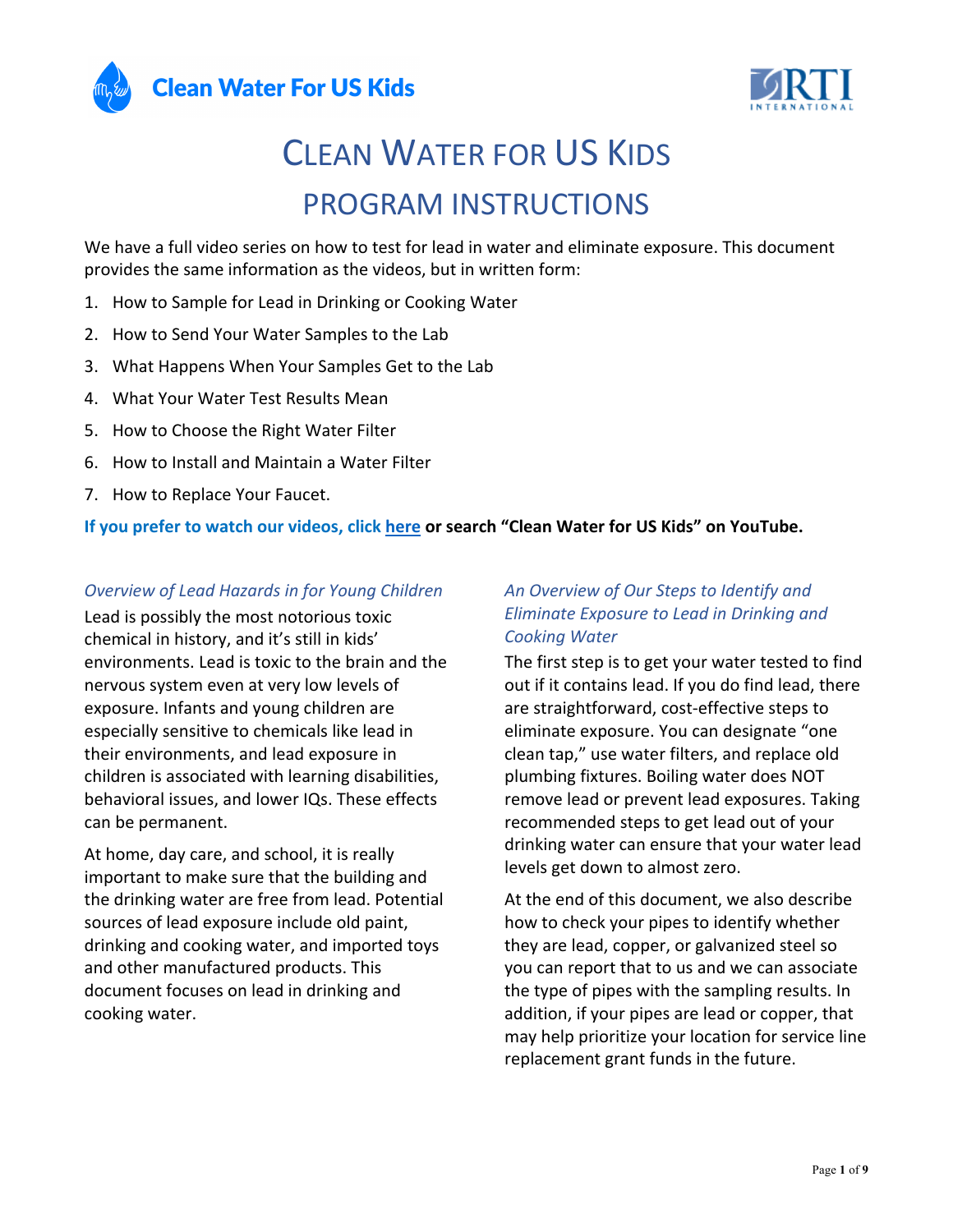



# **CLEAN WATER FOR US KIDS PROGRAM INSTRUCTIONS TO COLLECT AND SHIP WATER SAMPLES**

# **1. How to Sample for Lead in Your Drinking or Cooking Water**

Because you have enrolled in the online portal, you are receiving a water sampling test kit. If you have more than 18 taps used for drinking or cooking, you may receive more than one box. Each box will contain its own Chain of Custody document.

#### *Step 1: Set a Date to Sample*

If you are testing a home, sample first thing in the morning. You need to sample **when nobody has used water for eight hours** (a "first draw" sample).

If you are testing a child care center or school, **your facility should be in normal operations (not temporarily closed due to COVID-19)**. It is acceptable if you are open with reduced operations.

**Plan to sample on a Monday morning. You need to sample when nobody has used water for at least eight hours (a "first-draw" sample).** Let teachers and anyone else who comes in early know when you plan to sample and set an alarm to get there early. If you come in to do the sampling and somebody has used water already, simply postpone your sampling until the next Monday. **DO NOT flush water in the building prior to testing. You need to complete all sampling before ANY other water is used in the building, so make sure you have enough time.**

#### *Step 2: Make Sure the Sample Kit Is Complete*

**Open and check your sample box** to confirm that you have:

- § A water bottle for each drinking and cooking tap, in a large plastic zip bag
- A return mailing label with a zip bag
- A chain of custody document showing your sample locations.

#### **Remember, you are using this box to return samples, so be careful with your box and hold onto your bubble wrap for your return shipment.**

**Check your chain of custody document** to confirm the sample IDs are filled in correctly and coordinated with the bottles provided. For example, if the chain-of-custody says "kitchen sink," a row of the chain of custody document should have a number label that matched with the bottle.

#### *Step 3: Collect Your Water Samples*

**You will sample in order of the rows on the chain of custody document. Start with the bottle that matches the first row of your chain of custody document. Do not wash your hands before you start**  we need "first-draw*"* water samples. **You can use hand sanitizer if you would like.**

Open the bottle carefully and pull the cap up; do not touch inside the cap or the bottle itself. *(Note that these bottles differ slightly from the video on our website and your notification email).*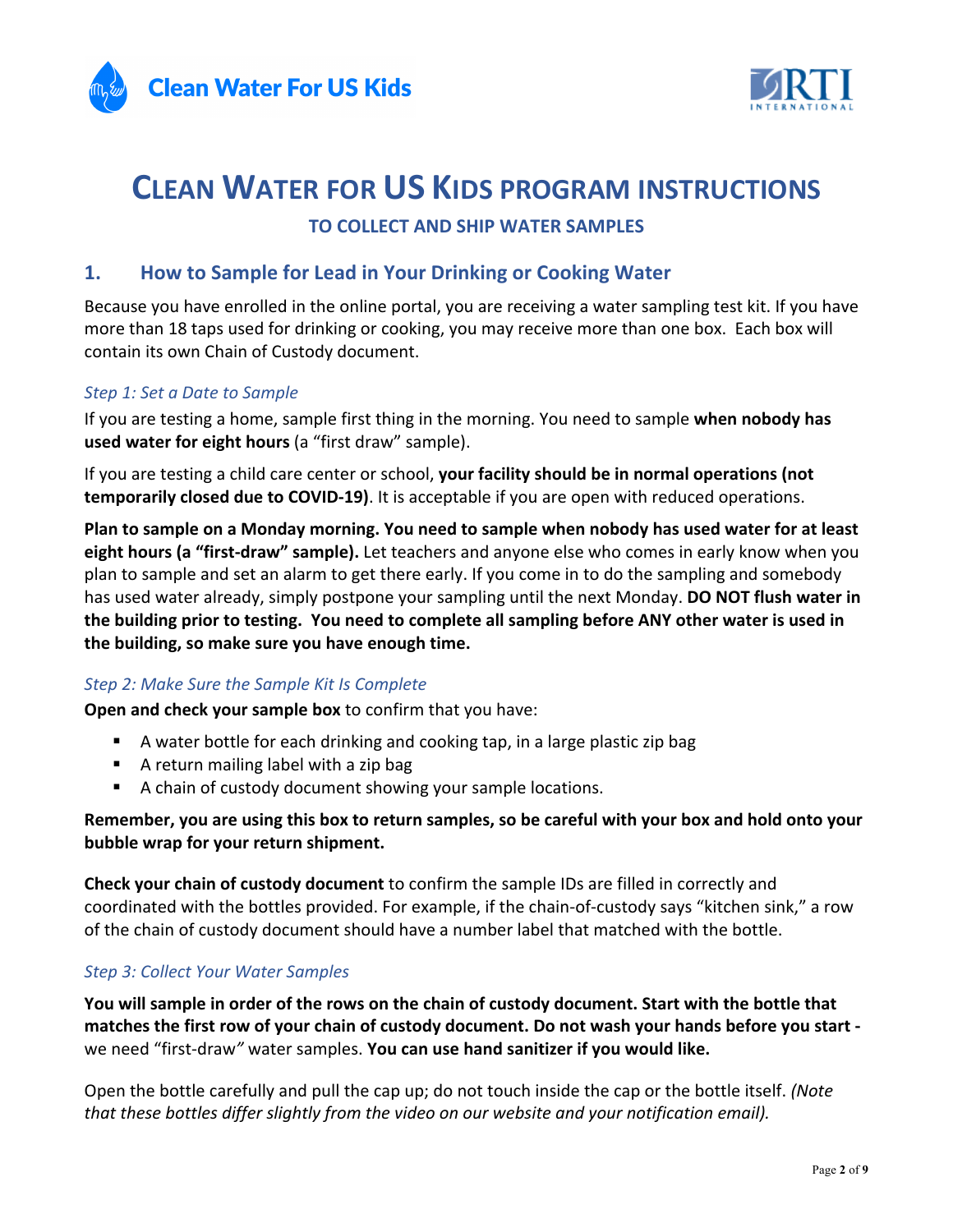



**Turn the water on to a normal speed and fill the bottle**, turning the water down as it gets to the top, stopping before it overflows. **Close the bottle tightly**.

**Repeat these steps** for each sample, going in order of the chain of custody document. **For water fountains**, be careful, as you need to angle the bottle to try to get all of the water, and it may be different than you're expecting. If possible, the week before sampling, check the water fountain and see where the water typically hits and put a little mark there. If you don't get it in right away, that's okay: just keep the bottle as full as you can. Don't pour it out and try again.

#### *Step 4: Fill out the Chain of Custody Document*

**Fill in the date and the time on the chain of custody document for each sample and at the bottom**. You've now completed your water sample collection. Next, how to ship your samples to the lab.

# **2. How to Ship Your Water Samples to the Lab**

#### *Step 1: Repack the Test Kit Box*

**You will re-use the shipping box and two zipper bags that your test kit came in. Put the filled sample bottles back in the larger bag. Check to make sure each sample bottle is closed tightly** first. Put six bottles in a row, then start another row, up to 18 bottles per bag. Zip the bag; if the bag is not full, fold it over to zip it up. Seal it well. Place the bag in the box.

**Put the chain of custody document in the smaller bag** and seal it, so it doesn't get wet. Place this bag in the box as well.



#### *Step 2: Apply the Return Mailing Label*

**Place the provided return UPS mailing label on the box**, over the label from shipping the box to you. **Close the box using strong shipping tape** to thoroughly reseal the top flap before shipping.

# *Step 3: Schedule a UPS Pickup*

**There's no charge for you to ship these samples** to the lab: the return mailing label is prepaid.

**Schedule a pickup at UPS.com OR Call UPS at 1-800-742-5877 after 7am. If** 

**you schedule before 10am, UPS will come the same day.** You do not need to drop off the package: if the website or phone system asks if you want help finding a UPS location where you can drop off your package, select No. You need to give UPS your phone number and the tracking number from the shipping label (see circled area at right). Write down the confirmation number.

#### **Avoid Common Mistakes**

- Do NOT allow someone in the building to start using water before you complete all sampling.
- Do not flush or use any water at your Center prior to water sampling for at least 8 hours. Maintain normal water usage in the week up to sampling.
- Do NOT remove any aerators on your tap prior to collecting these samples.
- Do NOT close the shutoff valves on the pipes beneath the sinks.



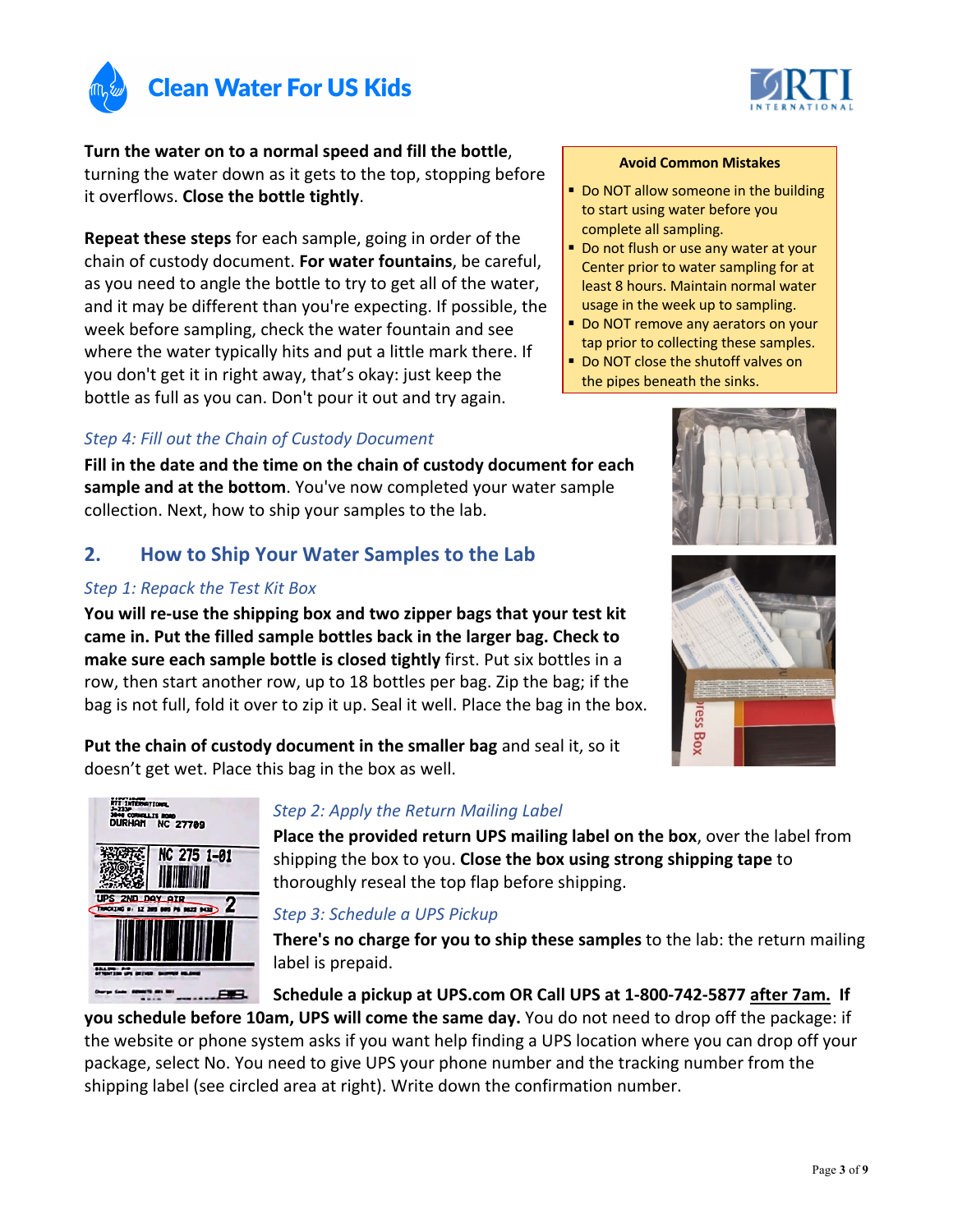



#### *Step 4: Take the Box Outside for Pickup*

**Place the box where you typically leave packages for UPS pickup**. A location in the shade is ideal.

# **3. What Happens When Your Samples Get to the Lab**

When we receive samples at the lab, we

- Log the samples into our system
- Check to make sure the samples are in good condition, no water has leaked out from the caps, and the sample IDs match what's on the chain of custody document
- Measure the how much sediment is in the sample (turbidity) to see if we have to do any additional preparation before laboratory analysis
- Preserve the sample for up to six months by adding high purity nitric acid in a clean environment
- Let acidified samples sit at room temperature for at least 16 hours
- Check the sample pH to confirm stability
- Load the samples into the auto sampler for analysis.

Once analysis is completed, we'll send your results via your online portal and a notification email or, if you don't have email, by U.S. mail. With the results will be recommendations to improve your water quality based on the results.

#### **4. What Your Water Test Results Mean**

Your laboratory results will be provided along with recommendations based on the concentration of lead in each sample. We recommend different actions depending on which of these categories your results fall into as shown in **Figure 1**.

#### **Figure 1. Illustration of Recommended Risk Mitigation Based on Test Results for Each Tap.**

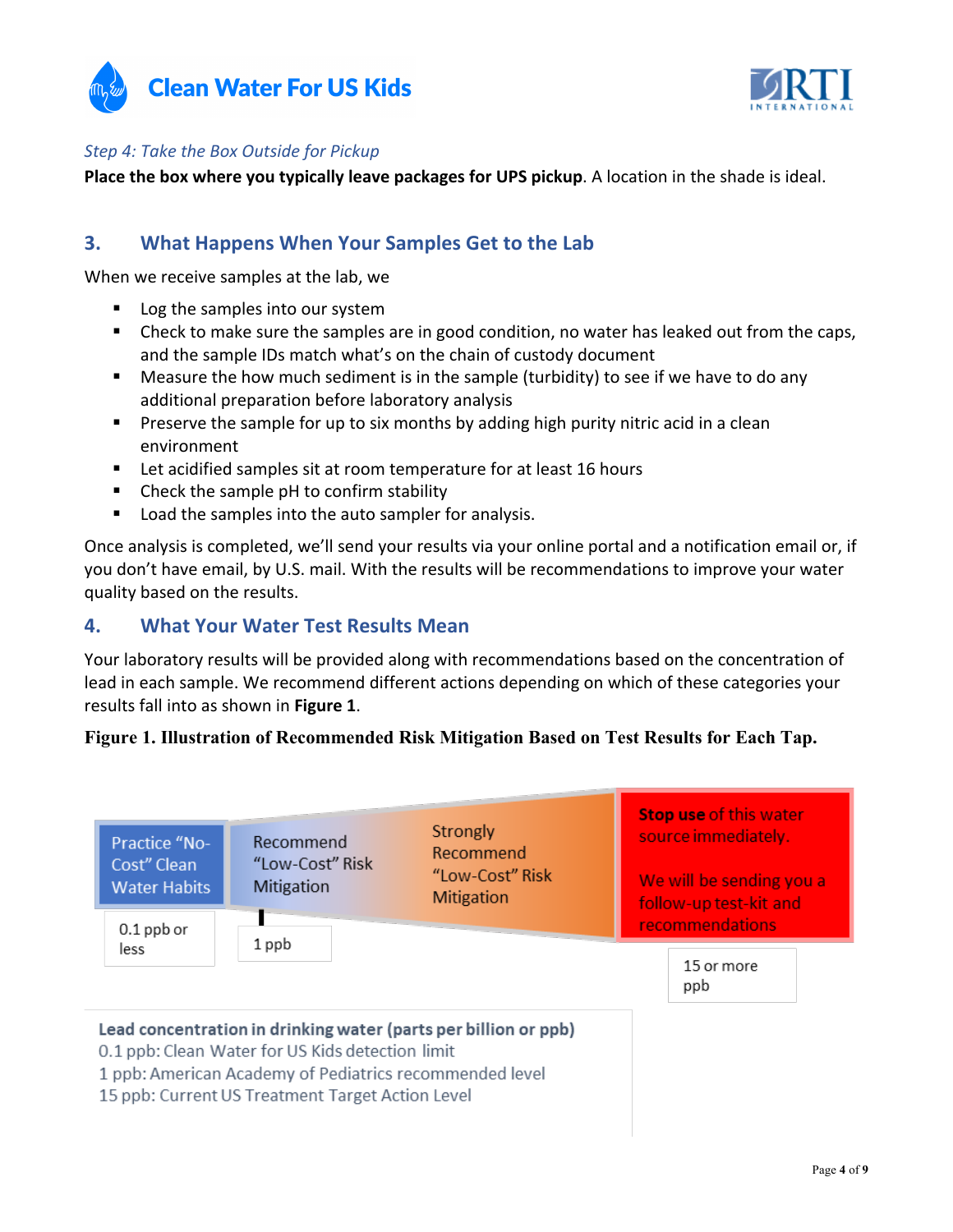



Our recommendations are detailed below by the concentration of lead found in each sample or tap.

#### *Results at or above 15 ppb*

If you have a sample that is at or exceeds this level, *place a "Do not use" sign and tape over the tap to ensure that no children or staff are using it***.** Reach out to program staff or your local health department for further support. Three likely low-cost recommendations are to:

- Contact a plumber and make sure you don't have a clog or an issue with the pipe.
- Potentially change your faucet fixture, which may contain elevated lead.
- § Install and maintain a water filter that is certified to remove lead.

#### *Results at or above 5 ppb*

For samples at or above 5 ppb, we *strongly recommend* low-cost solutions to remove lead or eliminate exposure. These include:

- § Stop using the tap and designate another tap without detectable lead for drinking and cooking purposes
- § Install and maintain a water filter certified to remove lead
- § Flush water in the morning

#### *Any detected lead*

If your results are at or above our laboratory detection limit of 0.1 ppb, we *recommend* low-cost solutions to remove lead or avoid exposure. The American Academy of Pediatrics recommends that lead in water not exceed 1 ppb, since no level of lead is safe for children to be exposed to. Potential steps include:

- § Stop using the tap and designate another tap without detectable lead for drinking and cooking purposes
- Install and maintain a water filter certified to remove lead
- Flush water in the morning

#### *Results below detection (0.1 ppb)*

If your any results are below our laboratory detection limit that may mean there is no lead in your water, or that there is a very low level (less than 0.1 ppb). In all cases, we recommend practicing "clean water habits" for all water, including:

- Use only cold water for drinking or cooking. Don't start using hot water, even if you're going to boil it.
- Flush water at all taps used for drinking or cooking water for several minutes after holidays or weekends, or other times when the child care center is not in use. This clears out standing water in the pipes with fresh water.
- § Contact a plumber promptly if you have a clog or decreased flow at a tap.

# **Recommendations: Results above 15 ppb**

- § DO NOT USE tap
- **Take steps to remove lead**

#### **Recommendations: Results at or above 5 ppb**

- Take steps to remove lead (filtering and/or flushing) OR
- Stop using the faucet and designate another tap for drinking and cooking water

#### **Recommendations: Results at or above 1 ppb**

- Take steps to remove lead (filtering and/or flushing) OR
- Stop using the faucet and designate another tap for drinking and cooking water

#### **Recommendations: Results below Detection Level**

- Use only cold water
- Flush water after weekends
- Contact a plumber promptly for decreased flow problems
- If you have a filter, maintain it per manufacturer instructions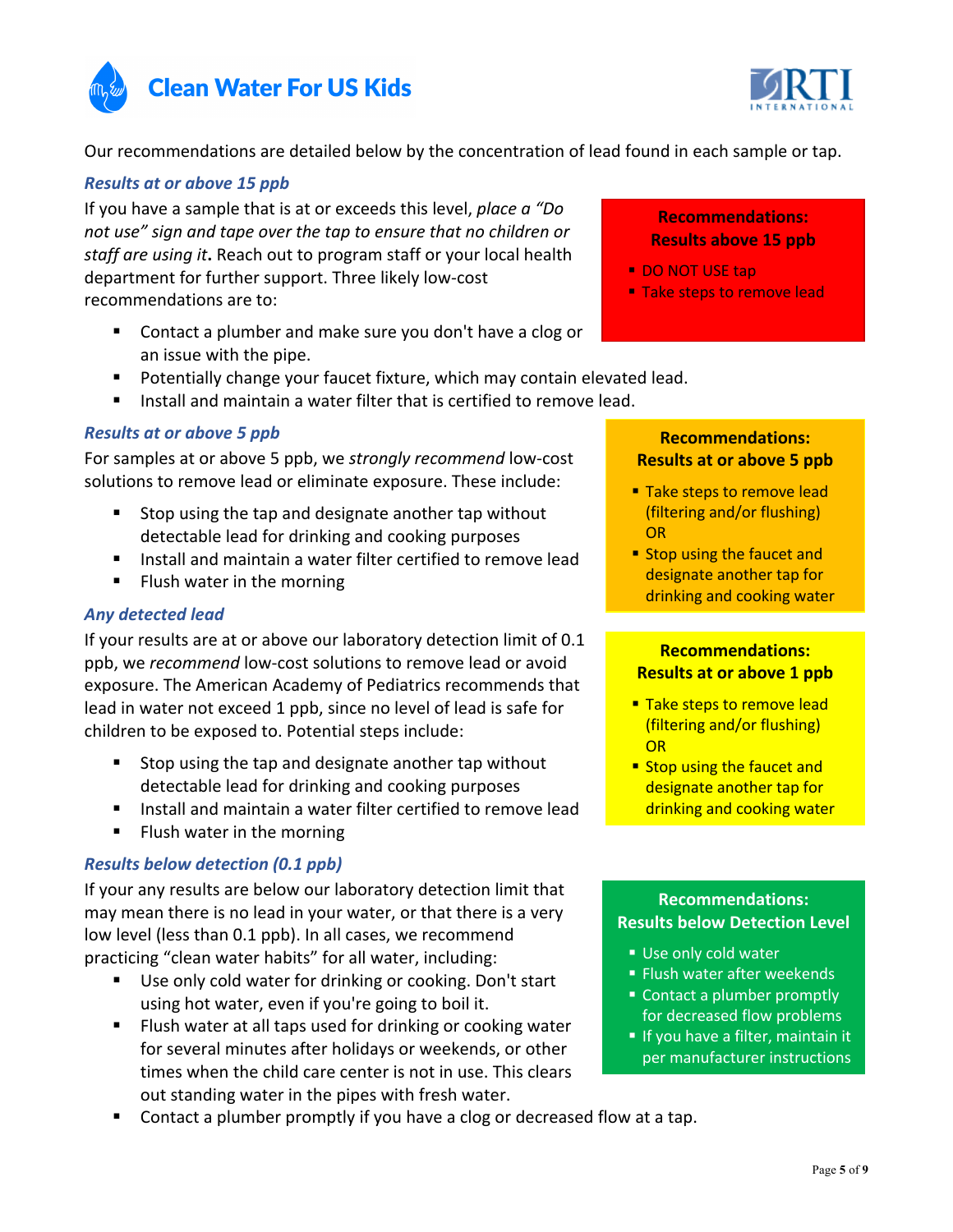



# **5. How to Choose the Right Water Filter**

If you have tested and found lead in your water, you may think you need to replace all the plumbing, or rush to buy a stockpile of bottled water. Both of those steps would be expensive, and probably unnecessary. Water filters are an effective and low-cost way to get lead and other contaminants out of your water in most cases, as long as you maintain them properly. By contrast, bottled water is expensive and creates a large amount of recycling or trash. Therefore, we do NOT recommend bottled water as a permanent solution.

#### **Doing the Math on Bottled Water**

Bottled water costs about \$1.50/gallon. Maintaining a filter costs about \$0.10/gallon. A childcare center that serves 50 children uses about 4,700 gallons of drinking water a year. Choosing a filter instead of bottled water would save that center over \$6,000 a year: that would more than pay off the investment of buying a filter system several times over!

# Check out our filter flyer **here** and linked on our webpage

There are a lot of water filter options out there, so finding the right filter for your tap can seem overwhelming. The most important thing is that **whatever filter you choose, it must be certified to remove lead specifically**. How do you know? The filter will have an "NSF" seal on it and the filter package will specifically say that it is capable of removing lead. **If it's not NSF-certified, don't buy it**.

Three basic types of certified filters are suitable for a child care center: faucet-

mounted, countertop, and under-counter (or in-line) filters. Each of these types has its pros and cons, described below. In addition, if you have a water fountain containing lead, it should be replaced with an NSF-certified fountain if at all possible, but there are also options for filters that are compatible with water fountains.

You may notice that pitcher filters are missing from this list. Most pitcher filters cannot filter out lead, and even the very few that can are probably too small to meet the needs of a child care center. They are also the most expensive to maintain, as the filters have a very short service life. We do NOT recommend pitcher-style filters for a child care setting.

#### *Faucet-Mount and Countertop Filters*

Faucet-mount and countertop filters are designed to be the last bit of plumbing in contact with the water before you drink it. This makes them ideal for removing lead, because they work no matter where in the plumbing system the lead comes from. Faucet-mount and countertop filters are also affordable, with initial purchase costs of \$20–\$30 (faucet mounted) or \$100–\$500 (countertop) and maintenance costs (for replacement filters) of 10–15 cents per gallon. However, these filter types will NOT work if you have a pull-down nozzle on your faucet. Examples (ordered by cost) are shown below.

#### *Under-Counter Filters (also called In-Line Filters)*

Under counter filters tend to be more expensive up-front (\$50–\$500) but less expensive to maintain (under 10 cents per gallon). They work with any type of faucet, but they also will NOT remove lead that's coming from the faucet itself. Many plumbing fixtures and faucets made before 2014 still contain significant amounts of lead, so if you choose an under-counter filter, we strongly recommend that you also put in a new faucet to ensure that you get rid of ALL potential sources of lead.

You can shop for water filters at your local hardware or home improvement store, or on Amazon. Click on our filter flyer for more information and example filters.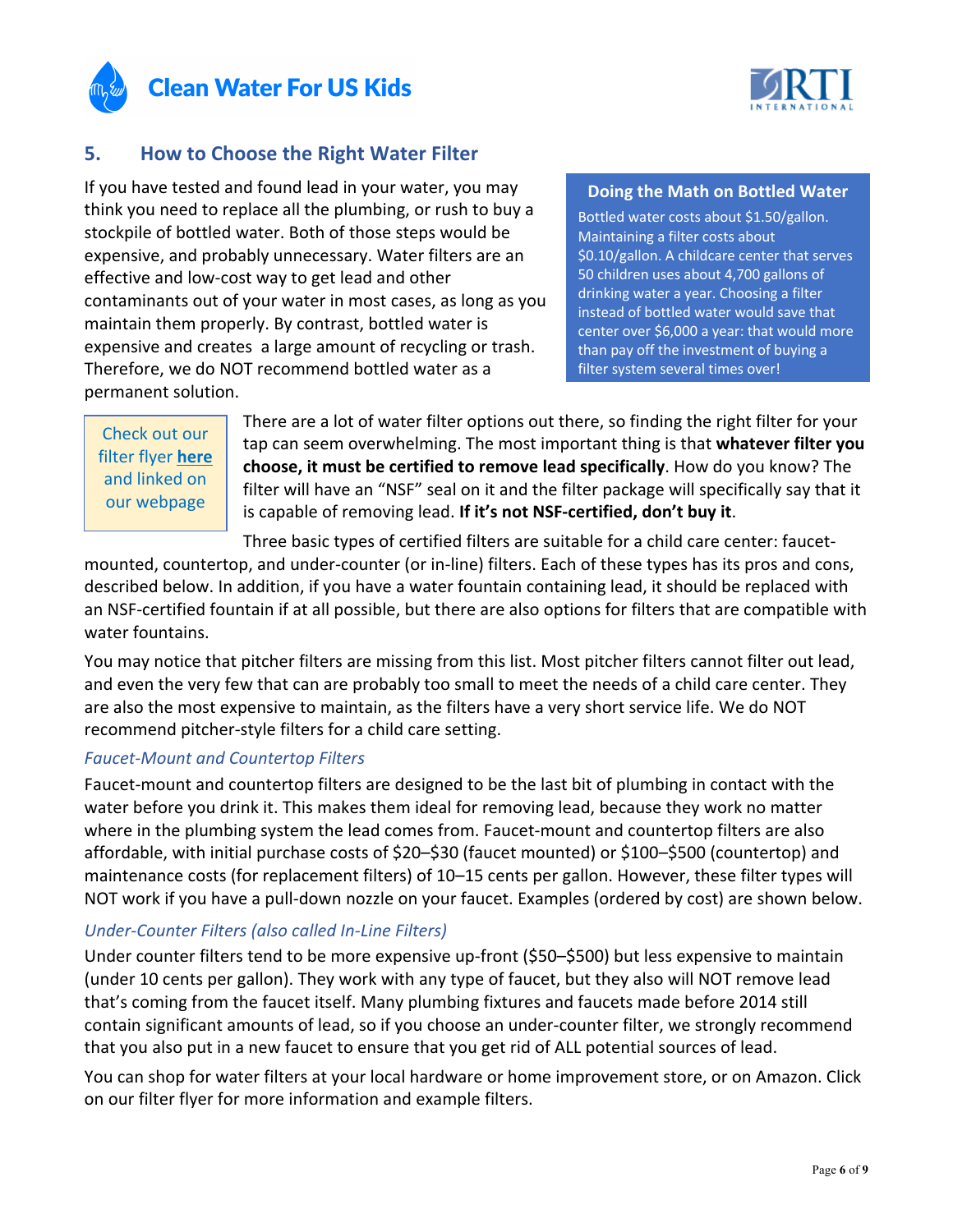



# **6. How to Install and Maintain a Water Filter**

Now that you've picked the best water filter for your tap or fountain, it's time to install and maintain it!

#### *Step 1. Install Your Filter*

Your filter should come with written or visual instructions for installation. Just follow those instructions and you'll be on your way. Lots of filter makers also create videos that show you exactly how to install their filter on your sink. You can view our water filter guide on YouTube. This and other videos are also linked on our https://www.cleanwaterforuskids.org/howto page. You may need a plumber to install an under-counter (in-line) filter, unless you are handy with plumbing.

#### *Step 2. Maintain Your Filter*

NSF certified filters are a great way to keep your water as safe and clean as possible. But they only work properly if you maintain them properly!

§ **Change the filter cartridge on time.** If you don't, filters remove less and less unsafe substances like lead from your water. Lead and bacteria can even build up in an old filter cartridge, and then be released into your water, making your water less safe. So, be sure to change your filter

#### **Maintain Your Filter Properly**

- Change the filter on time Use only brand-name
- replacement filters ■ Flush water through a new
- filter
- Use as instructed (e.g., cold water only)

following your manufacturer's recommendations. Many filter devices include a light that tells you when the filter needs to be changed. How often you need to change the filter depends on how much water you're using. That means that your main kitchen faucet may need to be replaced sooner than a secondary sink. Check your filter instructions to understand exactly when it's time to replace your filter cartridge.

- § **Use only the brand-name replacement cartridges made by your manufacturer.** Off-brand filter cartridges may not be certified to get the lead out. Cheaper replacement cartridges may seem like a good deal, but if they don't work properly, you're wasting your money.
- § **Flush some water through a newly installed filter cartridge to get it working.** Each filter is different: some filter cartridges need as much as 10 gallons of water run through them before they're ready to use. So read the instructions that come with your filter carefully.
- **Use the filter exactly as instructed by the manufacturer.** That usually means filtering only COLD water. Hot water can damage many types of filters.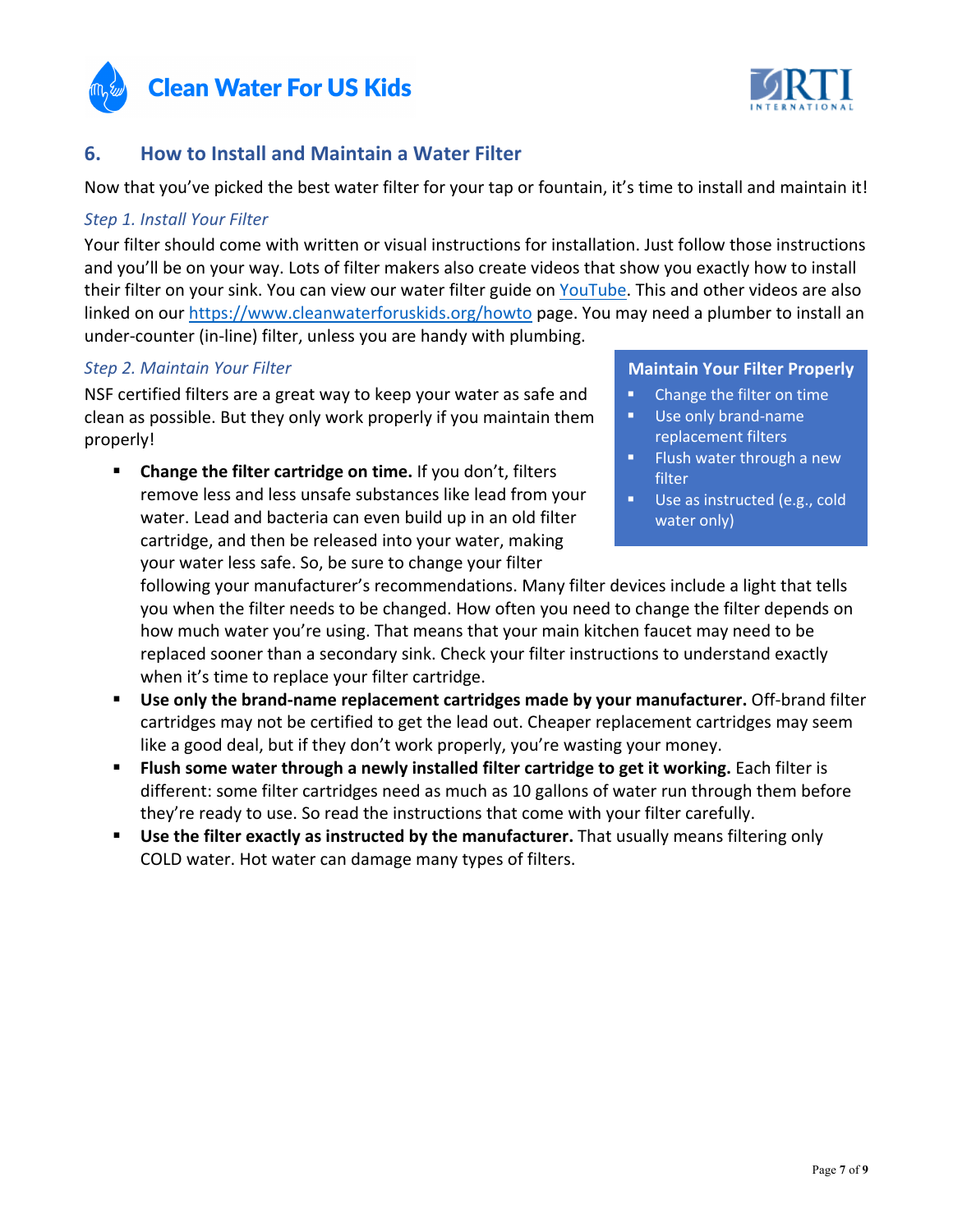



# **7. How to Replace Your Faucet**

Sinks, faucets, and plumbing fixtures sometimes contain significant amounts of lead. If your faucet is the source of the lead in your water, you have two options:

- § **Install a faucet-mounted or counter-top filter.** Keep in mind these do NOT fit sinks that have a drop-down nozzle.
- § **Replace the faucet itself with a new stainless steel faucet**.

Replacing a faucet may sound complicated, but it's actually pretty straightforward. If you are somewhat handy, you can replace a faucet yourself. If not, you may want to get a plumber or handyman to do the job. The faucet you choose will come with written instructions. Many manufacturers also make videos to help you. You can view our faucet replacement guide on YouTube. This and other videos are also linked on our https://www.cleanwaterforuskids.org/howto page. General instructions for replacing a faucet are:

#### *Step 1. Assemble the Tools You'll Need*

- $\blacksquare$  A light for under the sink
- An adjustable wrench
- WD-40 or another penetration oil spray
- You may also need a wire brush and a hair dryer.

#### *Step 2. Shut Off Your Water*

You can find the on/off valves in the cabinet below the sink. Use your fingers to twist the hot water AND cold water supply lines to the "off" position. Sometimes those valves can get stuck or rusted, which can make them almost impossible to budge. If that happens to you, get a hair dryer and apply some heat to the valve. That should loosen the valve enough that you can close it by hand. Don't use tools like wrenches to try to close the valve: if you put too much twisting pressure on it, it could break. If you're still having trouble, shut off the building's main water valve before you go any further.

#### *Step 3. Remove the Old Faucet*

Removing the old faucet is often the trickiest part of the process. The space under the sink is often narrow and dark. You'll need a work light, and an adjustable wrench to loosen the nuts. The nuts can often be stuck or rusted. Try brushing away as much corrosion as possible with a wire brush. Then spray on some WD-40. That will help dissolve the corrosion and make the nuts easier to turn. If you're still having trouble loosening the nuts, it may be time to call a licensed professional.

#### *Step 4. Install the New Faucet*

Once the old faucet is out, installing the new faucet is the easy part. Follow the video or written instructions that come with your new faucet to learn how to install it. It includes flushing the water before use.

Once the new faucet is installed, you will want to have follow-up water testing done to be sure the new faucet has eliminated the lead from your water.